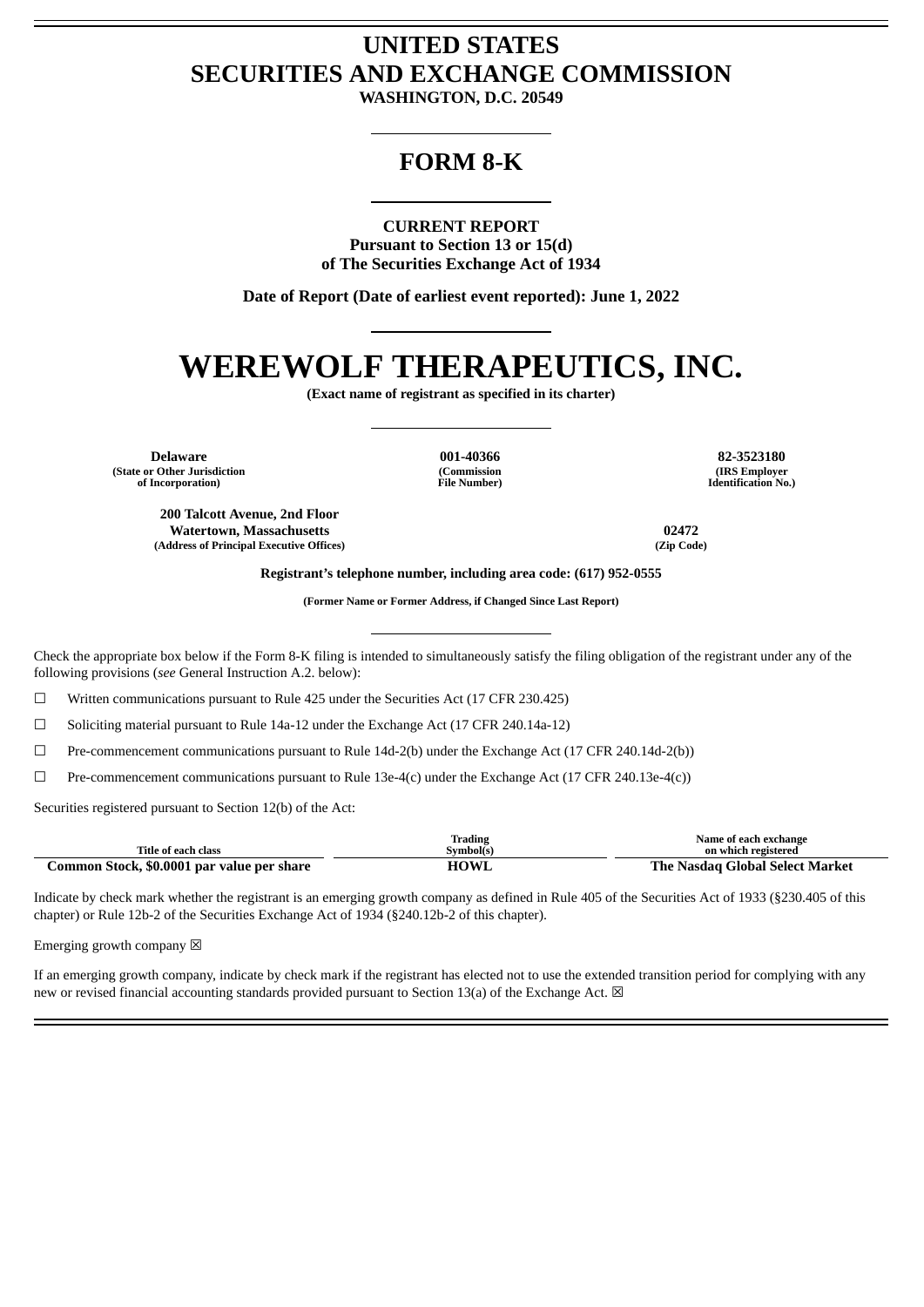#### **Item 5.07. Submission of Matters to a Vote of Security Holders.**

At the annual meeting of stockholders of Werewolf Therapeutics, Inc. (the "Company") held on June 1, 2022, the Company's stockholders voted on the following proposals:

(a) The stockholders of the Company elected Briggs Morrison, MD, and Michael Sherman, MBA, as Class I directors, each for a three-year term ending at the annual meeting of stockholders to be held in 2025. The results of the stockholders' vote with respect to the election of the Class I directors were as follows:

| Name                 | Votes For  | <b>Votes</b><br>Withheld | Broker<br><b>Non-Votes</b> |
|----------------------|------------|--------------------------|----------------------------|
| Briggs Morrison, MD  | 17.938.193 | 2,381,728                | 3.626.970                  |
| Michael Sherman, MBA | 18.192.779 | 2.127.142                | 3.626.970                  |

(b) The stockholders of the Company ratified the appointment of Deloitte & Touche LLP as the Company's independent registered public accounting firm for the fiscal year ending December 31, 2022. The results of the stockholders' vote with respect to such ratification were as follows:

| For                                        | Vgainsi | stan.                    |
|--------------------------------------------|---------|--------------------------|
| $\sim$ $\sim$ $\sim$ $\sim$ $\sim$<br>7394 | 694     | $\overline{\phantom{0}}$ |